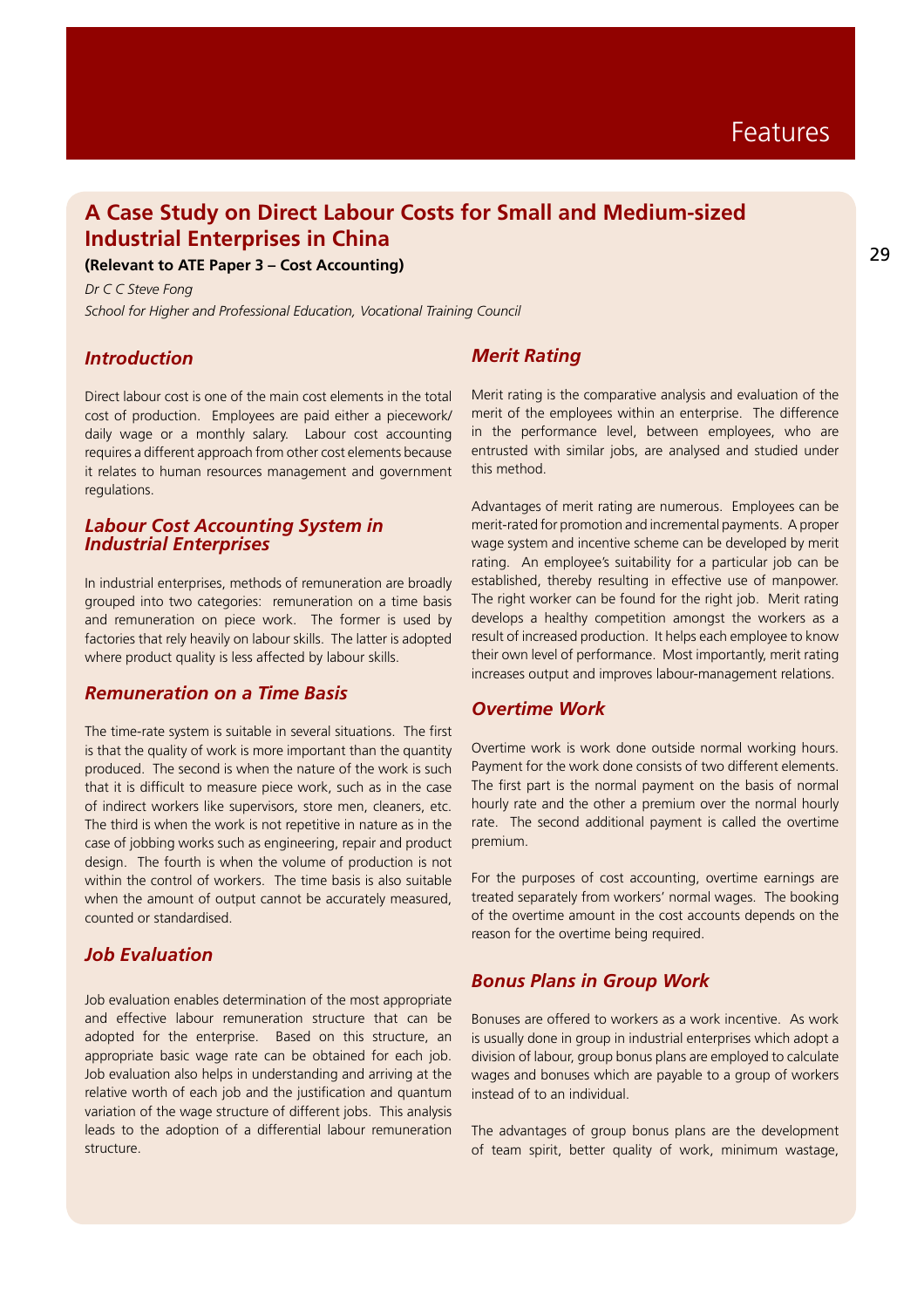and, most importantly, increased output. There are some disadvantages. The bonus earned by the group is shared by all, irrespective of the relative efficiency of the group workers: thus group members tend to evade responsibility. Also, it is hard to define clearly the sphere of activity of each individual group member.

## *Labour Turnover*

Labour turnover is usual where there are drawbacks in work conditions. This may be due to insufficient job satisfaction, few opportunities for promotion and training, long working hours, insufficient recreation facilities, and inadequate welfare measures. Some of the unavoidable causes of labour turnover are retirement or death of the worker, personal betterment, illness or accident, and dismissal due to negligence or inefficiency.

Frequent changes in labour normally affect output and increase costs. The effects of high labour turnover, such as increased cost of selection and training of new workers, result in higher costs of production. The overall production goes down due to lower levels of efficiency among the new team of workers and time lost between labour turnover and finding suitable replacements.

Cost accounting for direct labour in practice can be illustrated through the following case study of industrial enterprise.

# *An Industrial Case in China – Easyweld Welding Equipment Company*

Hong Kong-invested industrial enterprises are now mainly located in China, especially the Pearl River Delta, where around 55,200 such enterprises operate. Easyweld Welding Equipment Company is one of the Hong Kong-invested industrial enterprises and the company makes welding equipment in Pun Yu District, Guangzhou.

There are 30 factory workers, one assistant supervisor and one supervisor in the plant. Their daily work is to construct welding equipment on an individual or group basis. The workforce comprises three levels of workers, and the classification is by work experience and skills level. The remuneration structure is mainly based on time worked.

Level 1: Fresh workers: Newly recruited workers are offered a probation period of 3 months. The daily wages are RMB20, and the workers work 8 hours a day and 6 full days a week. As the quality of work is of prime

concern, the factory accounts for its labour cost on a time basis rather than on a piece-work basis.

- Level 2: Workers with less than one year's experience on the post: Once workers have their employment confirmed after the 3-month probation period, they are paid monthly salaries. The factory adopts a merit rating, and the workers' salaries depend on their skill levels. Workers at a low to medium skill level are paid RMB500 to 600 a month, while workers at a high skill level are paid up to RMB 1,000 a month. In addition, a merit payment of RMB50 a month is offered to certain workers, depending on their attitude.
- Level 3: Workers with more than one year's experience at the post: These workers, who include the assistant supervisor and the supervisor, are paid RMB1,000 to 1,500 a month. In addition, they are offered a group bonus. Since product quality is of prime concern in engineering production, there is no incentive scheme for pushing up production volume. Nevertheless, if there is premium production in any one month, these level 3 workers are granted a group bonus of RMB 3 to 8 per piece of welding equipment manufactured.-

In order to maintain work quality, overtime work is not encouraged. Under the Chinese Government Labour Ordinance, the factory pays an overtime work premium that ranges from 25% to 50% basing on the duration of overtime work. By regulations, all factory workers are paid for time-anda-quarter for overtime carried out between 6pm and 10 pm on weekdays. They are paid time-and-a-half for overtime carried out after 10 pm on weekdays and on Sundays. In addition, the factory flexibly offers extra payment to workers so as to ensure the fulfillment of minimum staff salary enforced by the Labour Ordinance. (A minimum monthly salary of RMB780 is set for the rural Guangzhou.)

For all levels of workers the factory pays for food and accommodation on top of labour wages or salaries. Both the food costs and accommodation costs are around RMB200 a month for each worker. The factory also pays RMB10 a month as social welfare contribution for each worker. This social welfare contribution by employers is mandatory in China. A pension fund contribution is not mandatory in China; it is established on mutually-agreed basis by both employers and employees. The factory also contributes RMB4 a month as medical insurance for each worker. In addition, the employer and workers contribute an equal payment for social insurance; the amount is around RMB80 to 90 a month from each side.